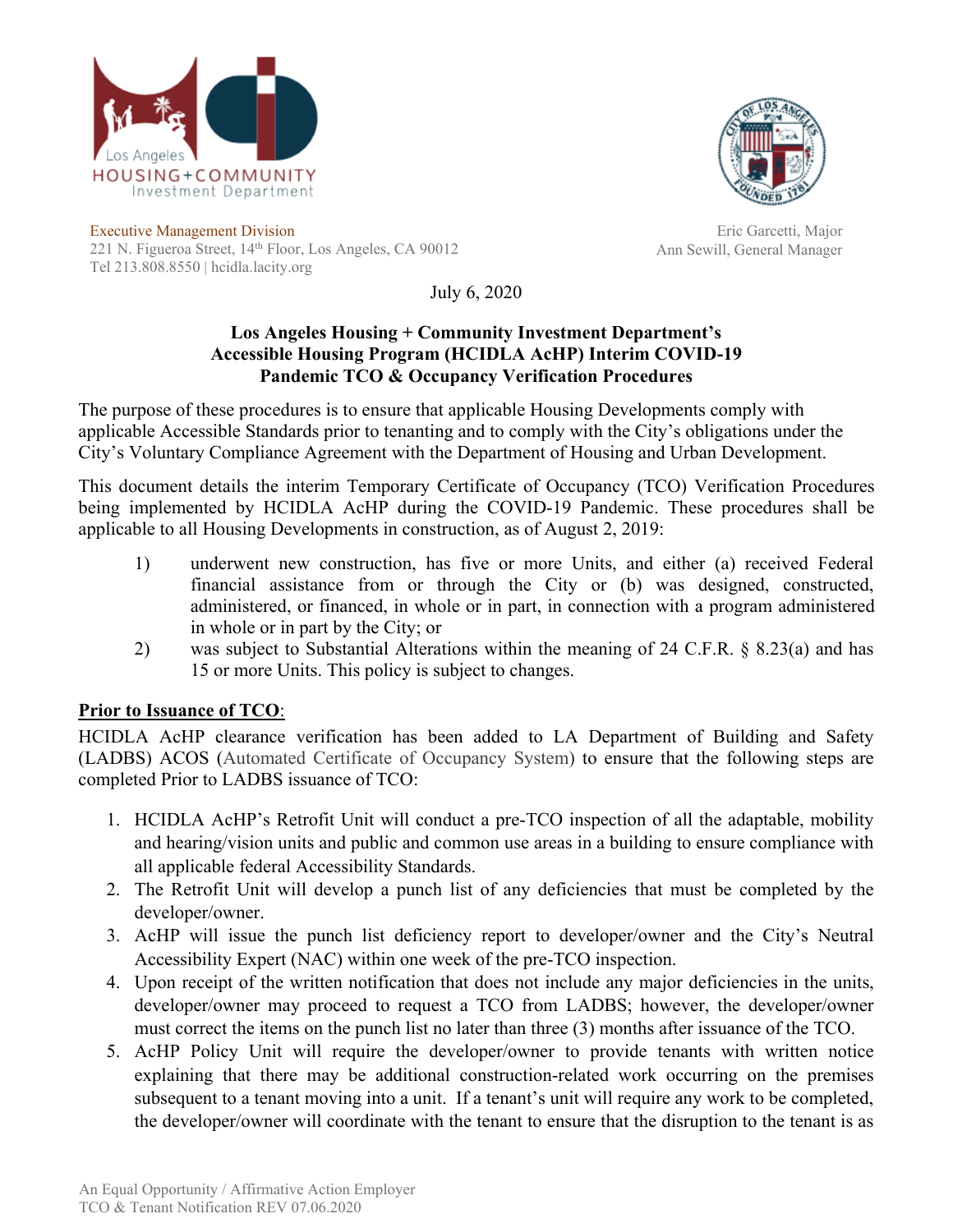Subject: Interim TCO Occupancy Verification Procedures During COVID-19 Pandemic. July 2, 2020 Page 2

minimal as possible and will ensure that if reasonable accommodations are necessary that they are expeditiously provided.

## **Prior to Issuance of Certificate of Occupancy (CofO)**:

HCIDLA AcHP clearance verification has been added to LA Department of Building and Safety (LADBS) ACOS to ensure that LADBS does not issue a CofO prior to the following steps being completed and that proper documentation (*i.e.*, the Verification of Compliance by the NAC and the Certification of Compliance by the City) is presented by the developer/owner in order for LADBS to issue a CofO:

- 1. Developer/owner must correct all items identified on AcHP's punch list deficiency report no later than three (3) months after issuance of the TCO.
- 2. Developer/owner must notify AcHP once it has completed all punch list items.
- 3. NAC conducts a post-TCO survey of the development for compliance with applicable federal Accessibility Standards and provides an accessibility report to the developer/owner and to AcHP.
- 4. If there are no accessibility deficiencies, Verification of Compliance by the NAC and Certification of Compliance by the City will be provided to the developer/owner.
- 5. If there are accessibility deficiencies identified pursuant to NAC's post-TCO survey, the developer/owner must correct all accessibility deficiencies (i.e. any remaining items from AcHP's pre-TCO survey and any new items from NAC's post-TCO survey), within one (1) month of the date of receipt of NAC's accessibility report.
- 6. Developer/owner must inform AcHP and NAC when it has completed corrections of all accessibility deficiencies (i.e. any remaining items from AcHP's pre-TCO survey and any new the items from NAC's post-TCO survey).
- 7. NAC will re-survey the items to ensure compliance with the applicable federal Accessibility Standards.
- 8. If there are no accessibility deficiencies, Verification of Compliance by the NAC and Certification of Compliance by the City will be provided to the developer/owner.
- 9. Developer/owner must present the Verification of Compliance by the NAC and Certification of Compliance by the City to LADBS in order to obtain a CofO. The developer/owner must meet all other HCIDLA requirements necessary to obtain a CofO.
- 10. Verification of Compliance by the NAC, Certification of Compliance by the City, and issuance of the CofO by LADBS are required prior to HCIDLA release of the ten percent (10%) construction retention funds.

REMINDER: During the COVID-19 Pandemic, AcHP is not conducting inspections of occupied developments. This is to ensure the safety of the residents, development staff, contractors, and AcHP staff. As safety protocols are developed for inspections of occupied developments, these will be distributed and posted on HCIDLA and AcHP's websites.

Sincerely,

ant seniel

Ann Sewill General Manager City of Los Angeles, Housing + Community Investment Department (HCIDLA)

Attachment: Tenant Move-in Notification